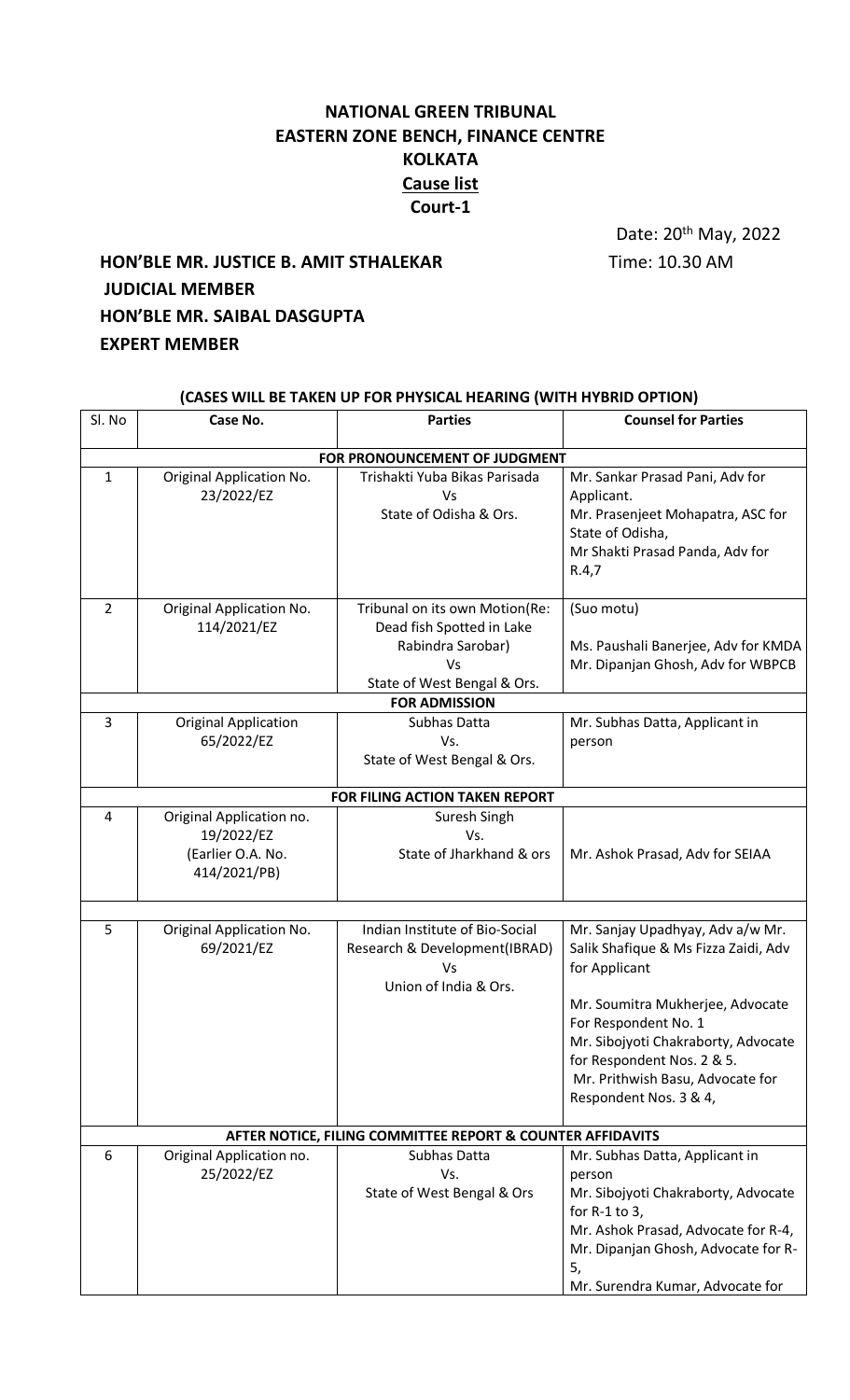|                |                                                                                                     |                                                                                                     | <b>CPCB</b>                                                                                                                                                                                                                                                                                                  |  |  |  |
|----------------|-----------------------------------------------------------------------------------------------------|-----------------------------------------------------------------------------------------------------|--------------------------------------------------------------------------------------------------------------------------------------------------------------------------------------------------------------------------------------------------------------------------------------------------------------|--|--|--|
|                | AFTER NOTICE, FILING PERSONAL AFFIDAVIT BY R.2&3                                                    |                                                                                                     |                                                                                                                                                                                                                                                                                                              |  |  |  |
| $\overline{7}$ | Original Application no.<br>37/2022/EZ                                                              | Pradeep Kumar Behera & Ors<br>Vs.<br>State of Odisha & Ors.                                         | Mr. Biswambar Mohanty with Mr.<br>Sunit Sahoo, Adv for Applicant<br>Mr. Prasenjeet Mohapatra, Adv for<br><b>State</b>                                                                                                                                                                                        |  |  |  |
|                |                                                                                                     |                                                                                                     | Ms. Papiya Baneerjee Bihani, Adv for<br><b>PCB</b>                                                                                                                                                                                                                                                           |  |  |  |
|                |                                                                                                     | AFTER NOTICE, FILING AFFIDAVITS BY STATE & WBPCB                                                    |                                                                                                                                                                                                                                                                                                              |  |  |  |
| 8              | MA. No. 01/2022/EZ<br>In                                                                            | Tribunal on its own motion<br>Vs.                                                                   | Suo Motu                                                                                                                                                                                                                                                                                                     |  |  |  |
|                | O.A. No. 79/2015/EZ                                                                                 | State of West Bengal & Ors.                                                                         | Counsel in O.A.<br>Mr. Sibojyoti Chakraborty, Adv FOR<br><b>State</b><br>Mr. Ashok Prasad, Advocate for R-4,<br>Mr. Dipanjan Ghosh, Advocate for R-<br>5,<br>Mr. Surendra Kumar, Advocate for<br><b>CPCB</b><br>Mr. Prithwish Basu, Adv for WBPCB                                                            |  |  |  |
|                |                                                                                                     | FOR FILING COMMITTEE REPORT                                                                         |                                                                                                                                                                                                                                                                                                              |  |  |  |
| 9              | Original Application No.<br>48/2021/EZ                                                              | Nabin Kisan<br>Vs<br>State of Odisha & Ors                                                          | Mr. Shreyan Das, Adv for Applicant.<br>Mr. Sailaza Nandan Das, ASC for<br>Respondent Nos. 1 & 3.<br>Mr. Batakrishna Behera, ASC for<br>Respondent No.2<br>Mr. Dipanjan Ghosh, Advocate for<br>Respondent No.4<br>Mr. Surendra Kumar, Advocate for<br>Respondent No. 5<br>Mr. Debasish Ghosh, Advocate for R- |  |  |  |
|                |                                                                                                     |                                                                                                     | 6                                                                                                                                                                                                                                                                                                            |  |  |  |
| 10             | Review Application No.<br>06/2021/EZ<br>(I.A No. 105/2021/EZ)<br>(Arising out of O.A<br>39/2021/EZ) | <b>FOR CONSIDERATION</b><br>The Collector, Berhampur,<br>Ganjam Collectorate<br>Vs<br>Natabara Sahu | Mr. Tarun Patnaik, ASC for Applicant<br>in R.A<br>Mr. Biranchi Narayan Mahapatra,<br>Advocate in O.A<br>Mr. Dipanjan Ghosh, Advocate for<br><b>ODPCB</b>                                                                                                                                                     |  |  |  |
|                | O.A d/o on. 25.10.2021                                                                              |                                                                                                     |                                                                                                                                                                                                                                                                                                              |  |  |  |
| 11             | Original Application No.<br>18/2019/EZ<br>With<br>I.A. No. 16/2019/EZ                               | <b>HEARING</b><br>Jorjo Tana Tara<br>Vs<br>UOI & Ors                                                | Mr. Ritwick Dutta and Mr. Rahul<br>Choudhary, Adv for Applicant<br>Mr. Gora Chand Roy Chowdhury,<br>Adv for R-6<br>Mr. Anil Shrivastava, Mr. Ashok<br>Prasad, Adv for R.2 to 5                                                                                                                               |  |  |  |
| 12             | Appeal No. 10/2018/EZ<br>M.A No. 68/2018/EZ<br>I.A No. 96/2020/EZ                                   | Prafulla Samantray<br>Vs<br>Union Of India & Ors.                                                   | Mr. Saurabah Sharma, Mr. Ritwick<br>Dutta, Advocate for appellant<br>Mr. Soumitra Mookherjee Adv for R-<br>No.1<br>Mr. Prasanjit Mahapatra ASC for R-2<br>Ms. Papiya Banerjee Bihani, Adv for<br>R.3<br>Mr. K M Natrajan, ASG a/w Mr.<br>Shailesh Madiyal, Advocate for R-4                                  |  |  |  |
|                |                                                                                                     | <b>FOR RE-HEARING</b>                                                                               |                                                                                                                                                                                                                                                                                                              |  |  |  |
| 13             | Original Application No.<br>86/2021/EZ                                                              | Sangram Keshari Mohanty<br>Vs<br>The Union of India & Ors.                                          | Mr.Biranchi Narayan Mahapatra,<br>Adv for Applicant<br>Mr. Soumitra Mukherjee, Advocate<br>for R-1&11                                                                                                                                                                                                        |  |  |  |